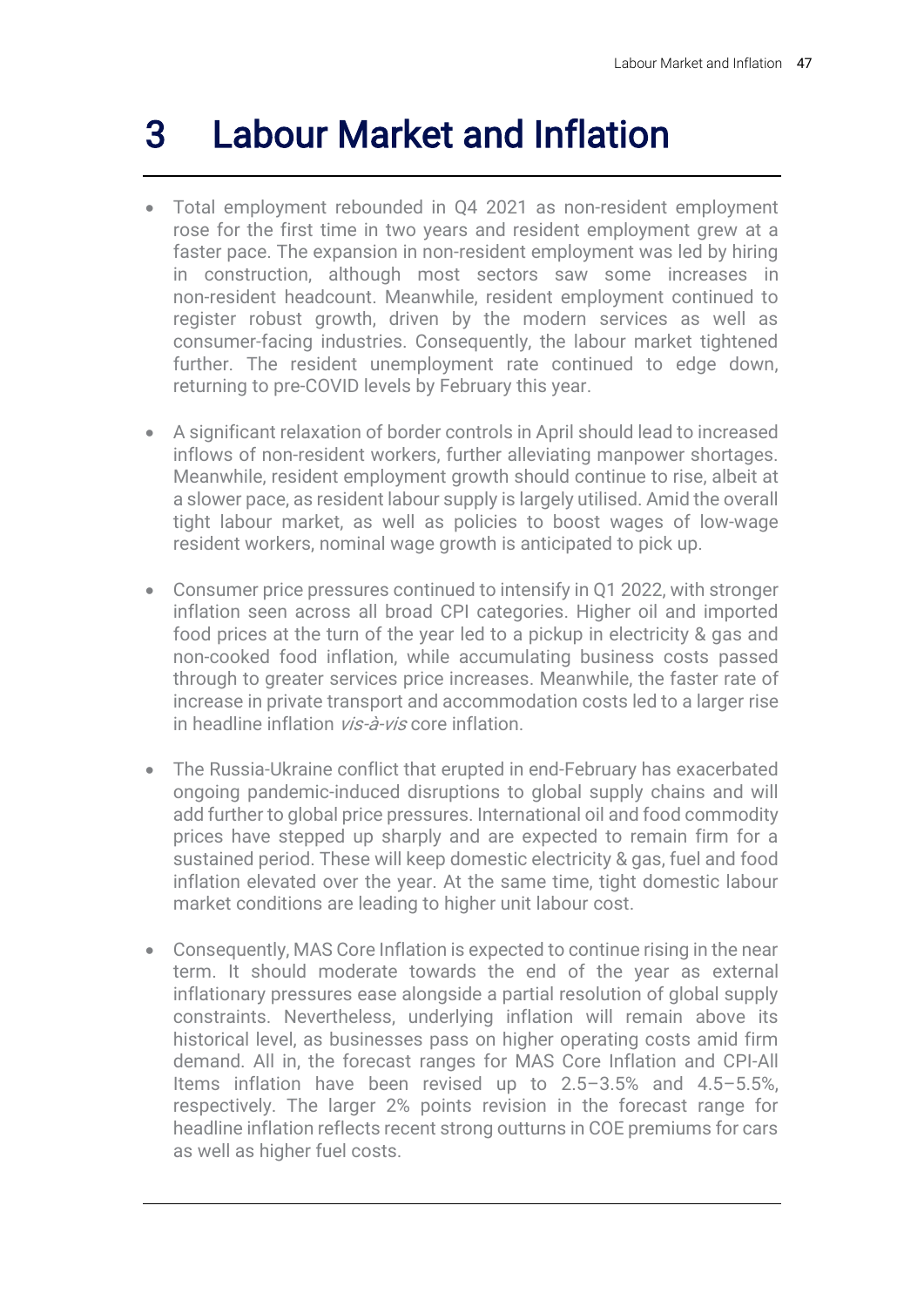## 3.1 Labour Market<sup>1</sup>

## Employment grew robustly in Q4 2021 as the non-resident workforce expanded for the first time since 2019

The labour market staged a strong rebound towards the end of 2021. Total employment<sup>2</sup> rose by 54,600 in Q4 last year, following a contraction of 8,400 in the preceding quarter. The turnaround was driven by a firm expansion in non-resident employment, which rose by 30,900 after having declined steadily since early 2020. Hiring of non-resident workers was largely led by sectors that rely on them more heavily, such as construction and domestic work, enabled by a progressive loosening of border restrictions. Resident employment expanded robustly as well, picking up by 23,700 compared to a 19,100 increase in the previous quarter.

Total employment rose across all broad sectors in Q4 2021, for the first time since the pandemic began (Chart 3.1). Employment in modern services<sup>3</sup> grew rapidly, continuing the trend of steady expansion in the sector since Q3 2020. Meanwhile, all other sectors saw a turnaround in employment, with the largest rebounds in the construction and domestic-oriented sectors. Alongside the easing of domestic safe management measures, employment expanded strongly in some consumer-facing domestic-oriented industries—F&B services and retail trade—supported by year-end festivities. Notably, even the worst-hit travel-related sector registered positive employment growth, as some travel resumed with the implementation of Vaccinated Travel Lanes (VTLs).

For the year as a whole, total employment rebounded by 40,200 in 2021, returning to 96.3% of its pre-COVID level. By the end of the year, resident employment was 3.7% higher than its pre-pandemic level, while non-resident employment was 15.9% below. As at December 2021, the share of non-resident workers in total employment was 32.9%, 4.8% points below its pre-COVID (December 2019) share of 37.7%.

The commentary in this section is mostly based on available labour market data up to Q4 2021.

 $\overline{2}$ Includes foreign work pass holders and migrant domestic workers.

<sup>&</sup>lt;sup>3</sup> Modern services comprise information & communications, financial & insurance services and professional services. The domestic-oriented sector encompasses land transport, retail trade, F&B services, real estate, administrative & support services, public administration & education, health & social services, other community, social & personal services, domestic work and utilities & others. The travel-related sector is made up of air transport, accommodation, as well as AER. The trade-related sector consists of manufacturing, wholesale trade, water transport and other transport industries.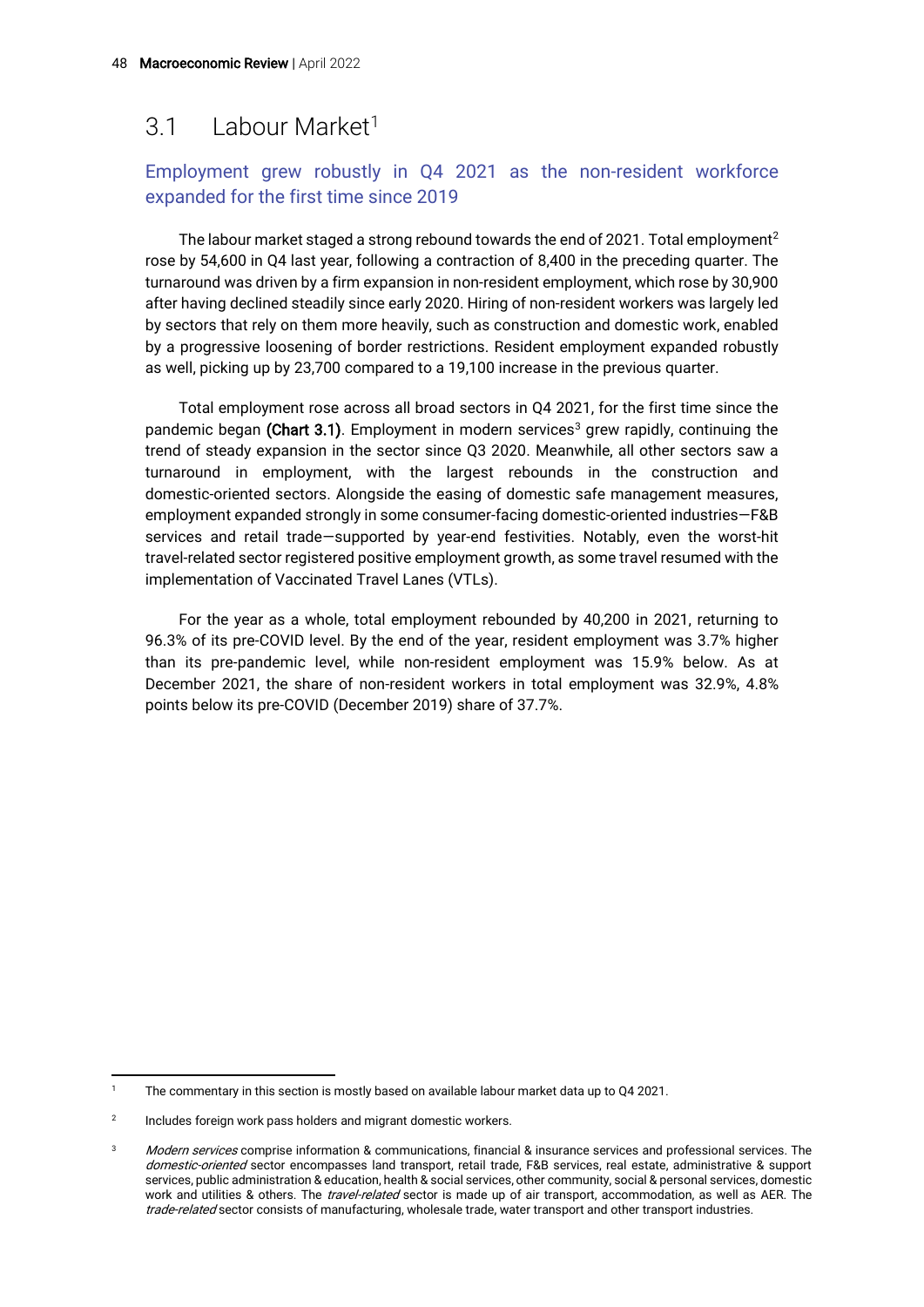#### Chart 3.1 All broad sectors saw employment expansions in Q4 last year

Employment change (q-o-q) by broad sectors



#### Chart 3.2 Slack in the labour market continued to be absorbed

Labour market spare capacity indicators



Source: MOM and EPG, MAS estimates Source: MOM and EPG, MAS estimates

\* The Q3 2021 reading for short work-week or temporary layoff was 404 but was shown to take the maximum value of the axis in this chart.

Note: A smaller quadrilateral indicates tighter labour market conditions. Each variable is indexed such that its 2010–19 historical average takes a value of 100.

## The labour market continued to tighten in Q4 2021 but did not appear overheated

Most labour market indicators pointed towards a further reduction of slack in Q4 last year (Chart 3.2). The resident unemployment rate fell from 3.5% in September to 3.2% in December, and edged down further to 3.0% in February this year, comparable to pre-COVID rates. The decline in the number of unemployed residents came on the back of strong demand for workers. On a seasonally adjusted basis, job vacancies rose further from September to December, with almost all sectors<sup>4</sup> maintaining higher vacancy numbers than pre-pandemic. Consequently, the seasonally adjusted ratio of job vacancies to unemployed persons rose from 1.95 in September 2021 to 2.11 in December, the highest rate since 1997 (Chart 3.3). The six-month re-entry rate of retrenched residents into employment also continued to improve in Q4 2021, from 66% to 67%, with increases seen across most age and education groups.

Latent labour market slack also diminished. The long-term unemployment rate for residents fell from 1.2% in September 2021 to 1.0% in December, but remained above the 2019 annual average level of 0.7%. Similarly, fewer employees were placed on short work-week or temporary layoff (SWWTL) in Q4 last year (1,200) compared to the previous quarter (4,060), although the number remained above the pre-pandemic norm. Meanwhile, time-related underemployment held steady at 2.9% in Q4, which is within the typical pre-COVID range.

Nevertheless, in sectors that were still bound by pandemic restrictions in Q4 2021, a number of indicators suggest that existing labour resources were not excessively stretched.

<sup>&</sup>lt;sup>4</sup> The exception was the AER sector where vacancies were at 67% of pre-COVID (December 2019) levels, while vacancies in the insurance sector were similar to pre-COVID.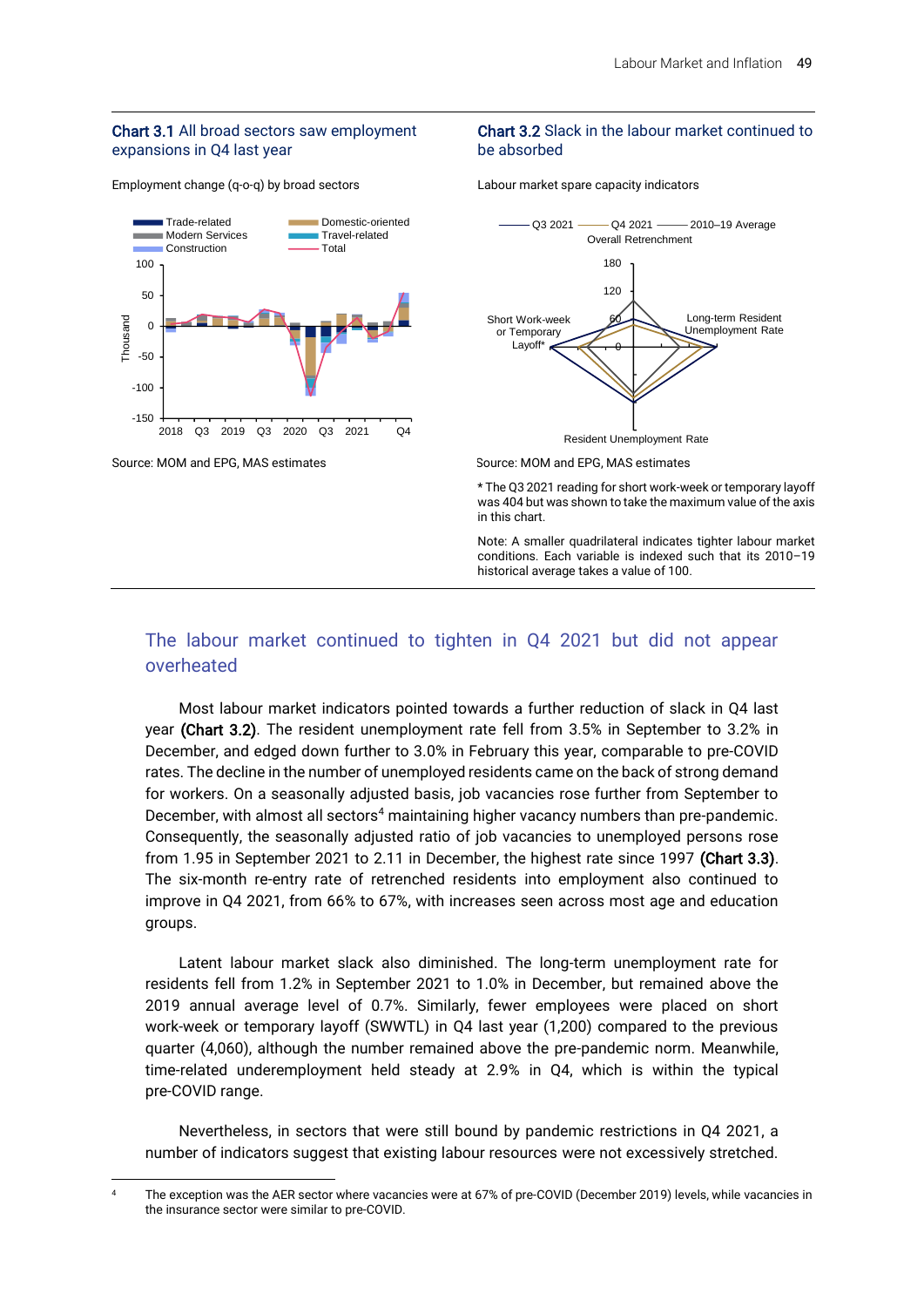Average weekly total paid hours worked per employee in end-2021 remained below pre-COVID averages for all domestic-oriented and travel-related industries, except land transport and health & social services. Moreover, resignation rates were lower than before the pandemic in several domestic-oriented services industries, where output had not fully recovered to pre-COVID levels, indicating that better job opportunities could have remained relatively scarce.

## As slack in the labour market was largely eliminated, resident wage growth rebounded

Resident wage growth picked up to 6.9% y-o-y in Q4 2021 from 3.8% in the preceding quarter, reflecting robust labour demand and the restoration of year-end bonuses in some sectors. Overall, the strong full-year resident wage growth of 3.6% was mainly on account of binding constraints in labour supply as well as a catch-up of wage growth following the weak outturn in 2020.

Strong nominal wage growth for resident workers during recoveries from recessions is not unusual. In the post-GFC period, average wage growth in the four quarters from Q2 2010 (when the resident unemployment rate declined to 3.0%) to Q1 2011 was 2.4% points higher than the five-year pre-GFC average. Wages grew above average by a similar magnitude in H2 2021 during the current recovery, averaging 2.1% points higher than the pre-COVID trend.

Overall, despite the recent rebound, resident wage growth averaged 2.5% p.a. in 2020 and 2021, below the pre-COVID average of 3.3%. Resident wage growth has thus far not been substantially stronger than expected given current cyclical economic conditions.

#### Chart 3.3 Labour demand continued to strengthen

Labour demand indicators



Source: MOM, Haver Analytics and EPG, MAS estimates

Note: A larger quadrilateral indicates stronger labour demand conditions. Each variable is indexed such that its 2010–19 historical average takes a value of 100.

#### Chart 3.4 Most firms intend to expand headcount in the near term

SCCB BOI employment outlook



Source: Singapore Commercial Credit Bureau (SCCB)

Note: The net employment outlook refers to the percentage of surveyed employers expecting to increase headcount less the percentage of employers expecting to reduce employment.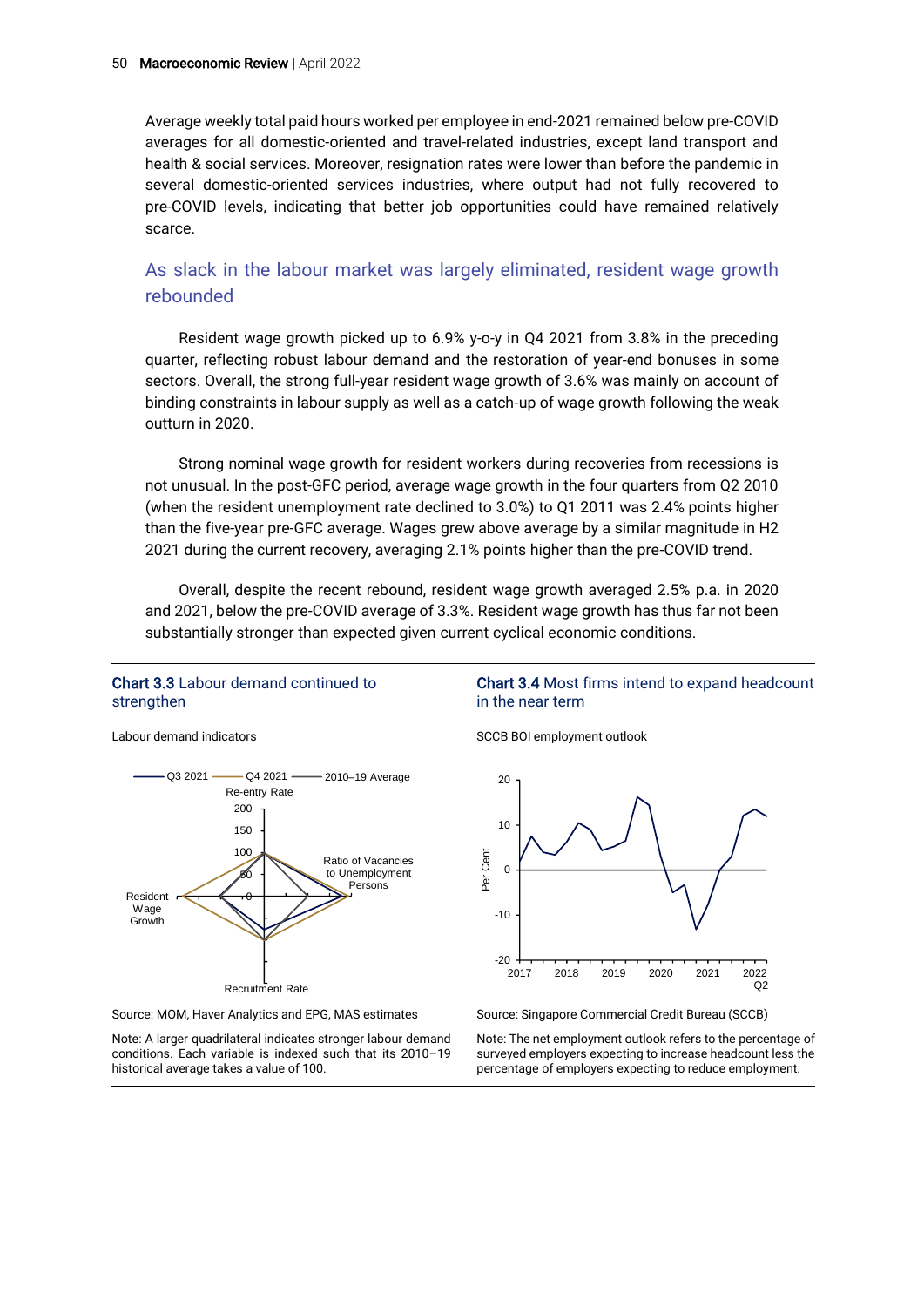## Although labour demand in some external-oriented sectors could ease, employment growth is projected to be firm across most sectors this year

On the whole, hiring is expected to remain firm in 2022, despite drags from the Russia-Ukraine conflict and the still-evolving regional pandemic situation. Hiring in petrochemicals, wholesale trade and water transportation could slow due to weaker near-term growth prospects in those sectors, while increased volatility in global financial and commodities markets could also lead to greater caution in headcount expansions in modern services. Nevertheless, the Singapore Commercial Credit Bureau (SCCB) Business Optimism Index (BOI) survey conducted after the onset of the conflict showed that hiring sentiment remains robust (Chart 3.4). Although the reading for Q2 dipped slightly, it is still highly positive. Labour demand is expected to pick up in the consumer-facing domestic-oriented and travel-related sectors alongside easing safe management measures and recovering tourist arrivals, while hiring in the health & social services sectors should continue to expand.

## While the resident labour force will be largely utilised, relaxation of border restrictions should help alleviate manpower shortages

Amid the continuing strong demand for workers, residual slack in the labour market should fully dissipate this year. Meanwhile, growth in the resident labour force should moderate after the labour force participation rate reached a record high of 70.5% in June last year. As resident labour supply becomes increasingly binding, resident employment growth is expected to level off somewhat, even as the resident unemployment rate potentially dips further over the next few months.

Overall, as the economy reaches full employment<sup>5</sup>, difficulties in finding suitable workers to fill job vacancies would lead firms to turn to non-resident labour supply to meet their remaining manpower needs. The removal of most testing and quarantine requirements, including under the new Vaccinated Travel Framework, is expected to significantly reduce frictions to the inflow of non-resident workers from April. While the increase in non-resident employment is expected to be broad-based across industries, the largest gains are likely to be concentrated in sectors where labour shortages have been most acute, such as the construction sector and in domestic work. The easing of labour supply constraints in a wide range of sectors is expected to help sustain economic recovery.

Nevertheless, non-resident workers are likely to form a smaller proportion of total employment relative to their pre-COVID share over the next few years, even as the economy recovers from COVID-19. Some reduction in demand for non-resident workers could take place as a result of increases in labour productivity arising from investments in automation and labour-saving technologies.

## Resident wage growth is projected to pick up this year, with unemployment remaining low

The labour market as a whole is expected to be tight in 2022. Heightened competition for workers should lead to increased labour market churn, contributing to wage pressures and keeping nominal wage growth above recent historical averages. In addition, the

<sup>5</sup> Full employment is reached when labour resources in the economy are employed at maximum capacity without inducing sustained rising wage inflation from competition for workers. An economy at full employment will still experience some unemployment, as there will be individuals in the process of searching for jobs at any one point in time (frictional or structural unemployment).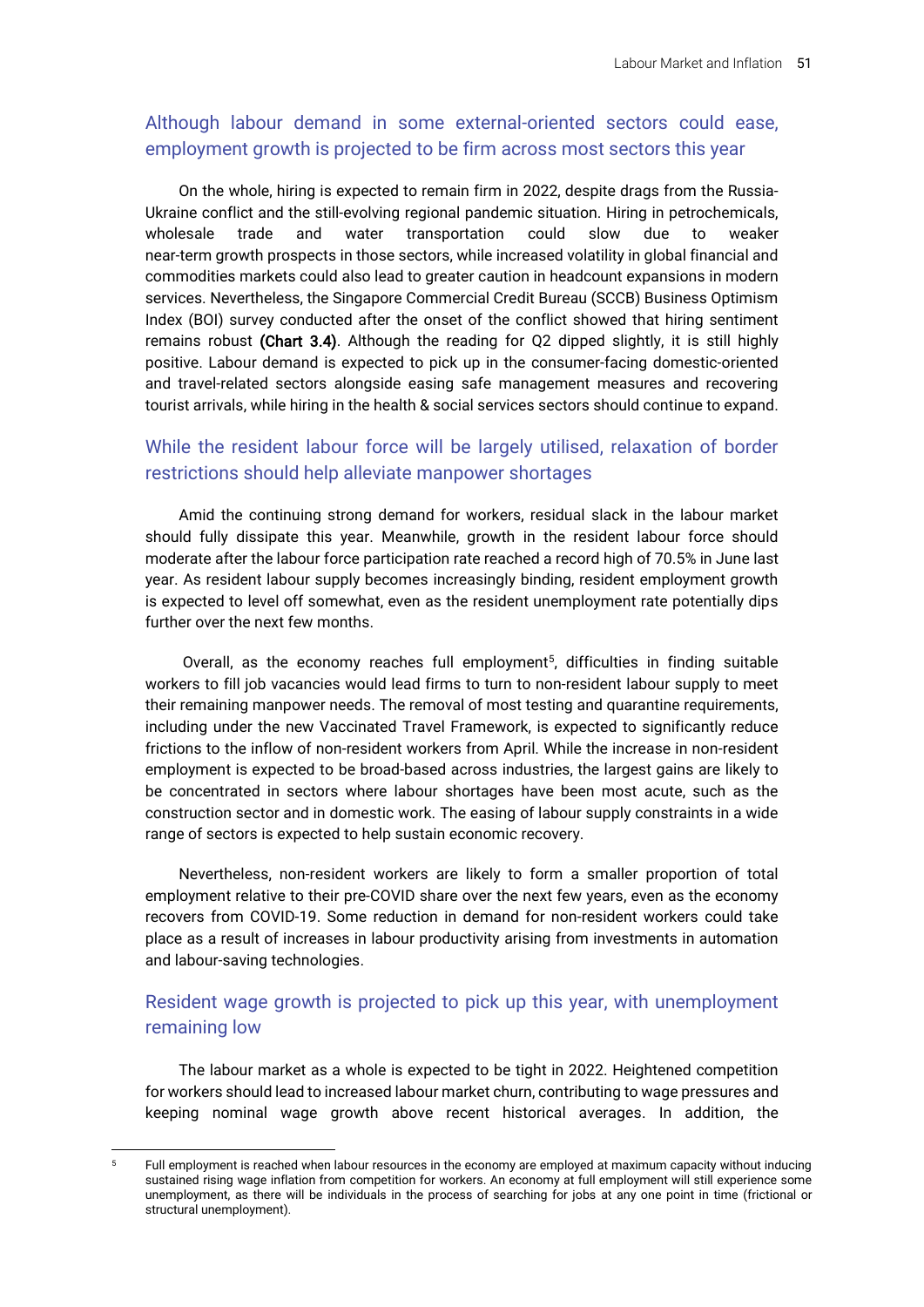implementation of several policies that aim to raise the wages of low-wage resident workers in particular, the expansion of coverage for the Local Qualifying Salary, and the introduction of the Progressive Wage Credit Scheme and Progressive Wage Model in the retail sector—will boost average resident wage growth in the second half of the year.

However, wage outturns should also be capped by the easing of non-resident worker supply constraints, which will moderate the rise in unit labour cost and limit excessive bidding-up of prices and wages. Further, uncertainties from the regional pandemic situation and the Russia-Ukraine crisis could dampen wage pressures slightly.

Overall, upside risks to wage growth stemming from more aggressive nominal wage indexation to prices should be relatively limited. Nominal wage growth has historically not been highly correlated with contemporaneous or past price inflation in Singapore, with real wage growth and headline inflation displaying a weak negative relationship. <sup>6</sup> This observation is consistent with EPG's earlier estimates of the Wage Phillips Curve in Box B of the October 2019 Review, which found that controlling for measures of slack, nominal wage growth is not strongly correlated with various measures of near-term inflation expectations (backward or forward-looking), implying that long-run nominal expectations relevant for wage setting are likely to be well anchored.

# 3.2 Consumer Price Developments

## Price pressures strengthened and broadened in Q1

MAS Core Inflation rose to 2.5% y-o-y in Q1 2022, from 1.7% in Q4 last year, on the back of stronger price increases across all broad categories (Chart 3.5). Higher global oil and imported food prices towards the end of 2021 and in early 2022 supported a pickup in Singapore's electricity & gas and non-cooked food inflation. Meanwhile, against a backdrop of accumulating imported and domestic costs, recovering consumer demand led to stronger discretionary goods and services inflation. Higher operating costs also elicited a step-up in essential services inflation, such as the recent hike in public transport fares.

CPI-All Items inflation saw a larger increase to 4.6% in Q1, from 3.7% in Q4 last year, as private transport and accommodation inflation rose more sharply as well (Chart 3.6). Rents strengthened across all housing types, leading to higher accommodation inflation of 3.3% in Q1, as compared to 2.7% in the preceding quarter. Meanwhile, private transport inflation rose, in tandem with the steeper increase in car prices as COE premiums accelerated.

While higher core inflation was partially due to idiosyncratic factors and low base effects, the seasonally adjusted 3-month moving average (3MMA) of month-on-month core price increases also rose from an annualised rate of 2.9% in Oct–Dec to 3.7% in Jan–Mar. In the same vein, the 25% trimmed mean inflation measure<sup>7</sup> averaged 2.2% y-o-y in Q1, up from 1.7% in Q4, indicating that underlying inflation continued to rise even after excluding volatile items such as those related to oil and airfares. Overall, underlying price pressures have been

From a regression analysis using quarterly data from 1992 to 2021, it is estimated that a 1% point increase in y-o-y headline inflation leads to a 0.5% point decline in real average monthly earnings growth for residents (with both variables expressed as deviations from trend and controlling for the output gap).

The 25% trimmed mean inflation measure is computed by excluding 25% of the largest and smallest weighted price changes in the components of the CPI basket (i.e., the most volatile CPI components).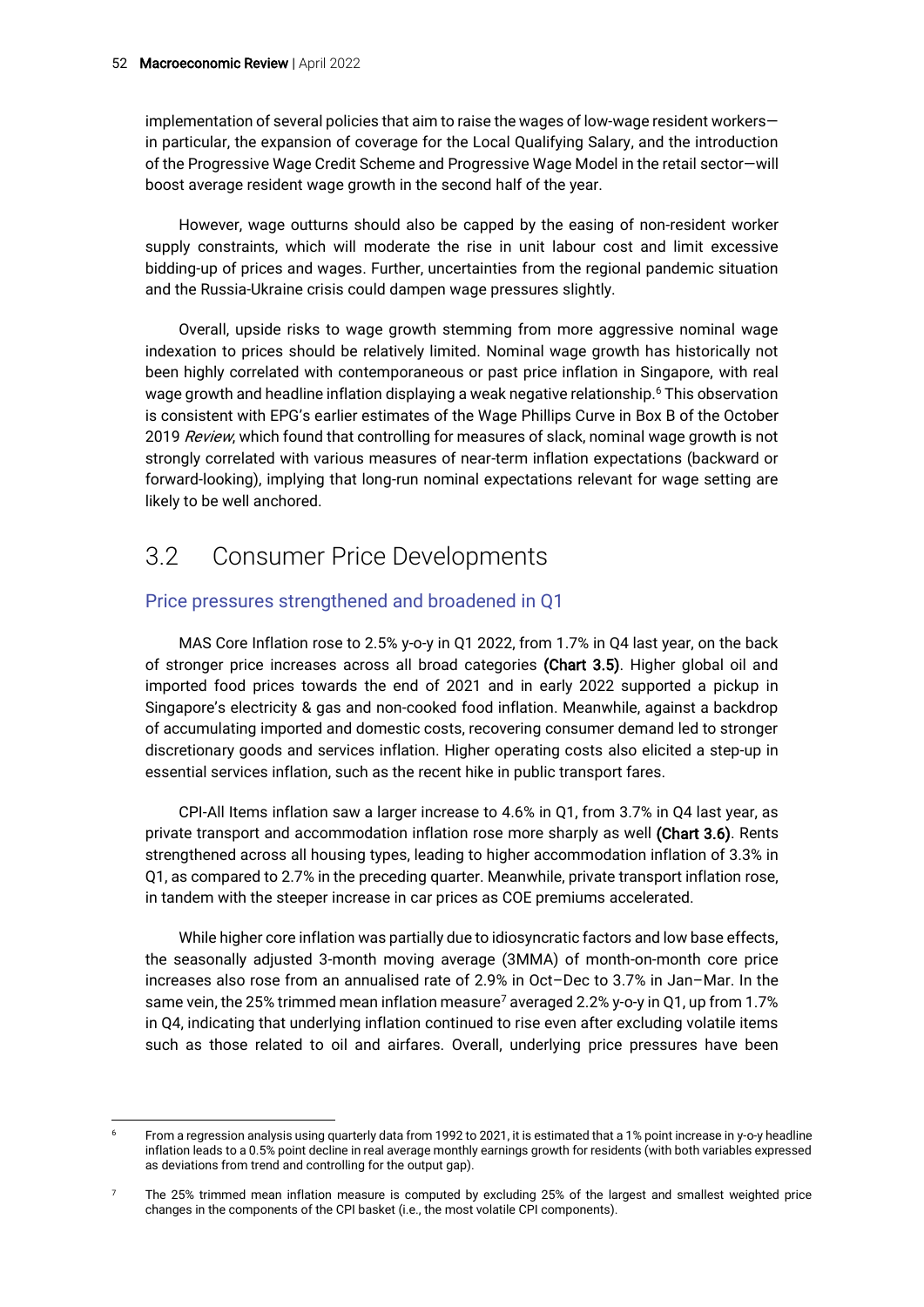broad-based, with the proportion of core CPI items experiencing an above-historical average rate of inflation picking up to 54% in Q1, from 32% in Q4 last year.

#### Chart 3.5 Inflation rose across a broad range of CPI goods and services in Q1



Source: DOS and EPG, MAS estimates

Contribution to MAS Core Inflation

Note: Discretionary goods & services refer to retail & other goods as well as discretionary services including food services. Essential services mainly refer to public transport, healthcare and education services.

#### Chart 3.6 Stronger price increases for non-core components drove headline inflation higher

Contribution to CPI-All Items inflation



Source: DOS and EPG, MAS estimates

## Higher electricity & gas and non-cooked food inflation accounted for around a third of the increase in core inflation

Electricity & gas inflation rose to 17.2% y-o-y in Q1, from 9.5% in Q4, contributing to a quarter of the 0.7% point increase in core inflation. Electricity and gas tariffs picked up by 22.6% and 17.2% respectively from a year ago, following the 80.1% y-o-y increase in Brent crude oil prices to US\$80 per barrel in Q4 2021.8 Households under the Open Electricity Market (OEM) saw electricity prices step up more strongly as well, as rates of new and renewed plans were adjusted significantly higher.

At the same time, non-cooked food inflation climbed to 3.0% y-o-y in Q1, from 2.5% in Q4, amid stronger price increases in fish & seafood, as well as meat. Adverse weather conditions including severe flooding in Malaysia late last year affected fish supplies. Meanwhile, labour shortages in Singapore's key meat import source countries (e.g., Brazil and Malaysia) as well as elevated feed costs drove poultry prices higher. The pace of price increases of fruits and vegetables also remained elevated at 3.4% and 4.8% respectively in Q1, even as they eased from Q4 last year.

## Amid recovering demand, inflation for discretionary services and retail goods rose

Reflecting stronger upstream cost pressures and a recovery in consumer demand, food services inflation rose significantly to 2.6% y-o-y in Q1, from 1.6% in Q4. Notably, higher

<sup>&</sup>lt;sup>8</sup> The fuel cost component in the electricity tariff is computed using the average daily natural gas prices in the first two-anda-half-month period of the preceding quarter. The Q1 2022 tariff was therefore based on natural gas prices in October to mid-December 2021.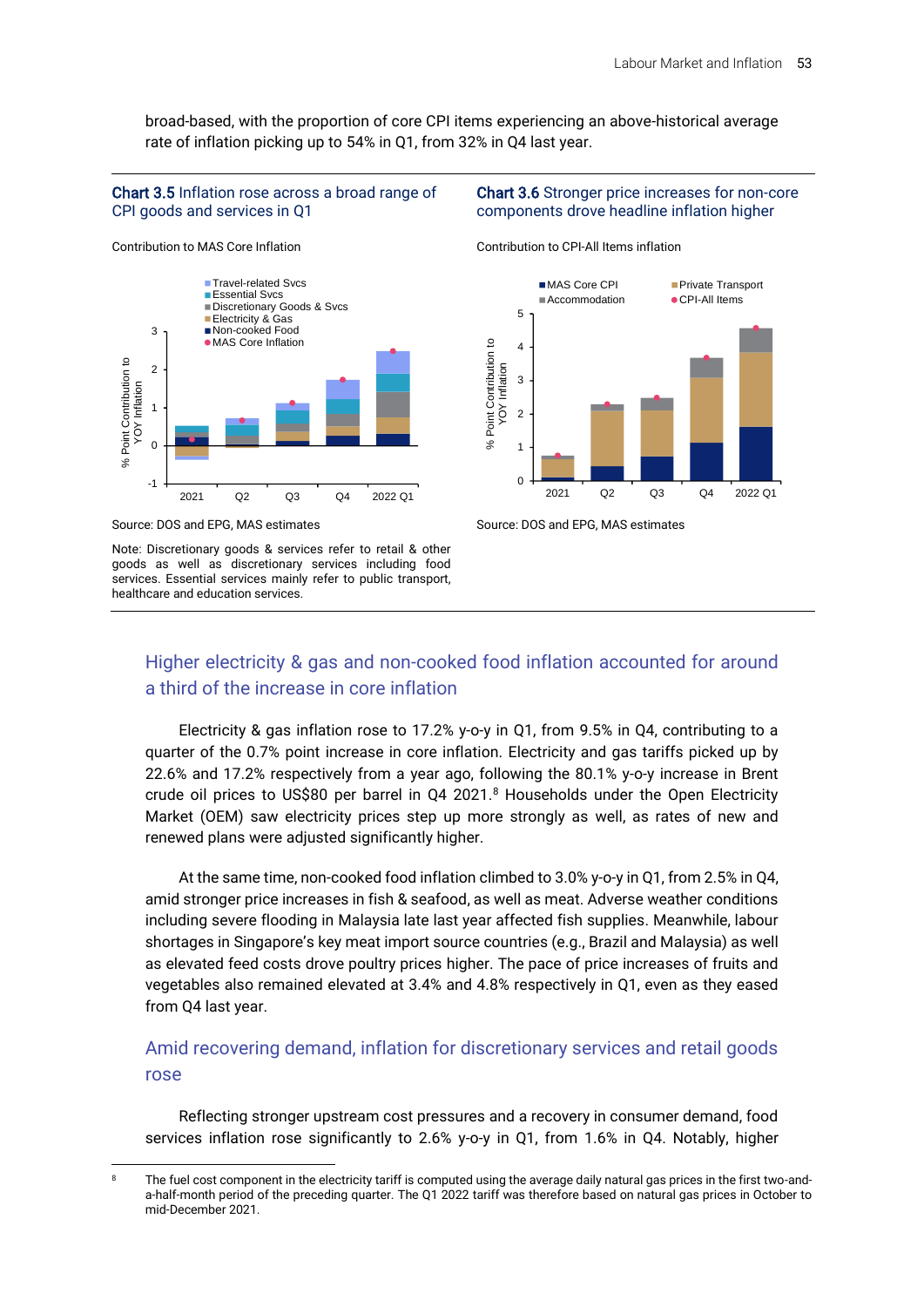hawker and restaurant meal inflation accounted for about 30% of the rise in core inflation in Q1 from the preceding quarter. Apart from greater cost of ingredients, labour costs had also increased amid intensified manpower shortages in the F&B services sector. <sup>9</sup> The exit of OEM retailers late last year had further led to substantially higher electricity prices for some F&B businesses.<sup>10</sup> Meanwhile, stronger consumer demand likely enabled F&B operators to pass on cost increases to consumers. As Singapore's safe distancing measures were eased, spending on prepared meals improved with the volume of F&B sales rising by 2.4% y-o-y in Jan–Feb this year (Chart 3.7).

Inflation in other discretionary services also picked up in Q1 this year. For instance, point-to-point transport (taxi and private hire car) services costs rose more steeply by 6.9% in Q1, compared to the 4.8% increase in Q4. The step-up reflected the recovery in commuting demand as well as the upward revision in taxi fares among local taxi operators in March, in a bid to defray higher operating costs. In addition, recreational & cultural services inflation rose amid stronger increases for sport services & other fees, cinema ticket prices, and charges to places of interest. The acceleration in price pressures in these components was offset by larger declines in telecommunication services fees and a moderation in domestic & household services inflation. Intense competition in the telecommunication sector likely continued to constrain pricing power. Meanwhile, domestic & household services inflation eased as a larger inflow of migrant domestic workers alleviated the shortage in domestic helpers.

#### Chart 3.7 Demand for F&B services continued to recover in Q1

#### Chart 3.8 Retail prices rose, on the back of firming consumer demand

Food & beverage services sales volume and deviations in food services CPI from trend



Source: DOS and EPG, MAS estimates

Note: Trend inflation for food services is 2.0%. Deviations in food services prices from trend are calculated by normalising actual food services CPI against a counterfactual food services CPI for Q1 2020 to Q1 2022. The counterfactual series is computed by assuming that food services CPI rises steadily at the historical (2010–19) rate of increase from Q1 2020 to Q1 2022. An upward movement implies prices rise at a pace faster than the historical trend and vice versa. The last datapoint for the sales volumes of restaurant, fast food and other eating places refer to the Jan–Feb 2022 average.

Retail sales volume and CPI for selected retail goods



Source: DOS and EPG, MAS estimates

Note: Personal care products CPI refers to the "Other personal care" CPI category published by DOS. The last datapoint for retail sales volume excluding motor vehicles refers to the average y-o-y change in Jan–Feb 2022.

10 Tang, S. K. (2022), "There goes all my profit': Soaring electricity bills a rude shock for businesses in Singapore", *Channel* News Asia, February 25.

<sup>9</sup> Low, Y. (2022), "Manpower nightmare: F&B businesses offer higher pay to no or few takers, urge MOM to relook foreign labour policy", Today, April 8.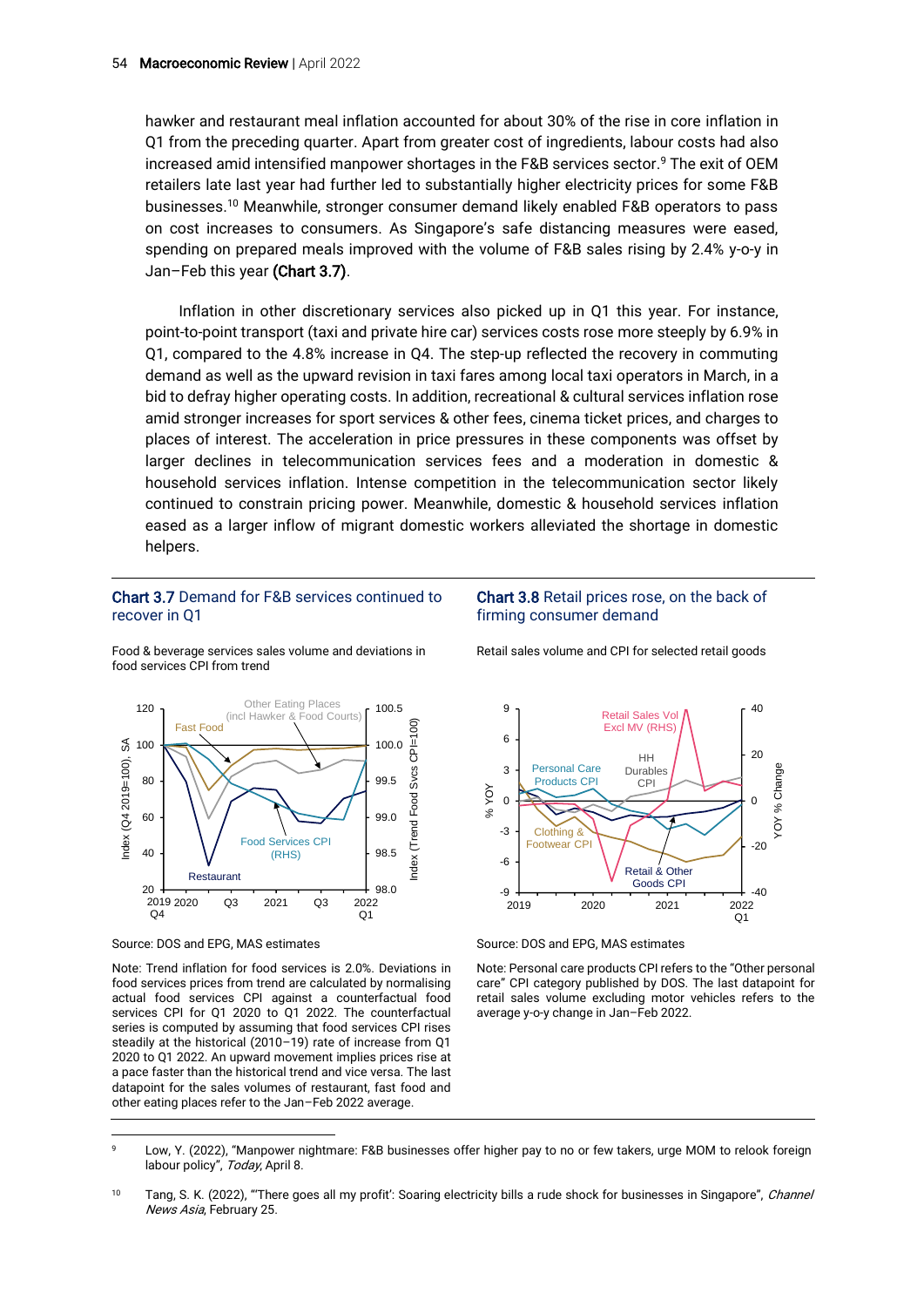In line with the resumption of leisure activities and return to offices, retail sales volume (excluding motor vehicles) continued to expand on a y-o-y basis in Jan–Feb, leading to a rise in retail & other goods inflation (Chart 3.8). Firming consumer demand for a range of consumer products likely enabled the pass-through of higher imported and material costs to consumer prices. Excluding oil, Singapore's import price index rose by 4.8% y-o-y in Jan–Feb 2022, a pickup from the 4.1% increase in Q4 last year. Import costs rose more strongly for travel goods & handbags, articles of apparel & clothing accessories, as well as photographic apparatus & equipment. Reflecting higher import costs as well as strengthening demand, the decline in prices of clothing & footwear and personal care products eased markedly while household durables registered stronger price increases. Accordingly, prices of retail & other goods rose by 0.1% y-o-y in Q1, rebounding from the 0.7% decline in the previous quarter.

## Higher core inflation was partly driven by airfares, while administrative price revisions also affected essential services inflation

Airfares inflation increased further to 19.5% y-o-y in Q1, from 13.4% in Q4, contributing about a fifth of the step-up in core inflation. Excluding airfares, core inflation would have come in at a more modest 2.0% in Q1, albeit still stronger than the 1.4% in Q4 last year. The progressive incorporation of actual airfares as well as the inclusion of mandatory COVID-19 test costs into a larger proportion of the airfares CPI led to higher airfares inflation.<sup>11</sup> On a q-o-q basis, however, the rise in airfares CPI moderated in Q1 as the type and number of COVID-19 tests required in Singapore and some destination countries were relaxed. Meanwhile, holiday expenses inflation fell in the first quarter as global demand for travel was dampened by the spread of the Omicron variant.

Essential services inflation rose to 1.8% y-o-y in Q1, from 1.5% in Q4. This pickup was partly on account of administrative price revisions, such as the public transport fare hike and increase in household refuse collection fees. Disinflationary effects of (permanent) preschool subsidies introduced early last year also faded, contributing to the step-up in education inflation on a year-on-year basis.

## Stronger external inflationary pressures have raised the domestic inflation outlook significantly since the previous Review

Since the October 2021 Review, global developments, in particular the Russia-Ukraine conflict, have worsened the external inflation outlook considerably. Sharply higher global commodity prices and renewed supply disruptions as a result of both the Russia-Ukraine crisis and the regional pandemic situation are adding to pre-existing global inflationary pressures. Against this backdrop, consumer price inflation in Singapore is expected to increase and remain elevated for some time. Notably, the surge in global energy and agricultural commodity prices will raise domestic inflation for fuel, electricity & gas and noncooked food, which will in turn feed into higher inflation for transport and food services over time. (For a review of the effects of previous global oil price shocks, please refer to **Box A**).

<sup>11</sup> With the introduction of VTLs since late-2021, actual air travel costs have been progressively re-incorporated into the CPI, compared to the previous approach of imputing these fares using the overall change in CPI-All Items at a time when there were no flights or when recreational travel was hindered due to quarantine requirements.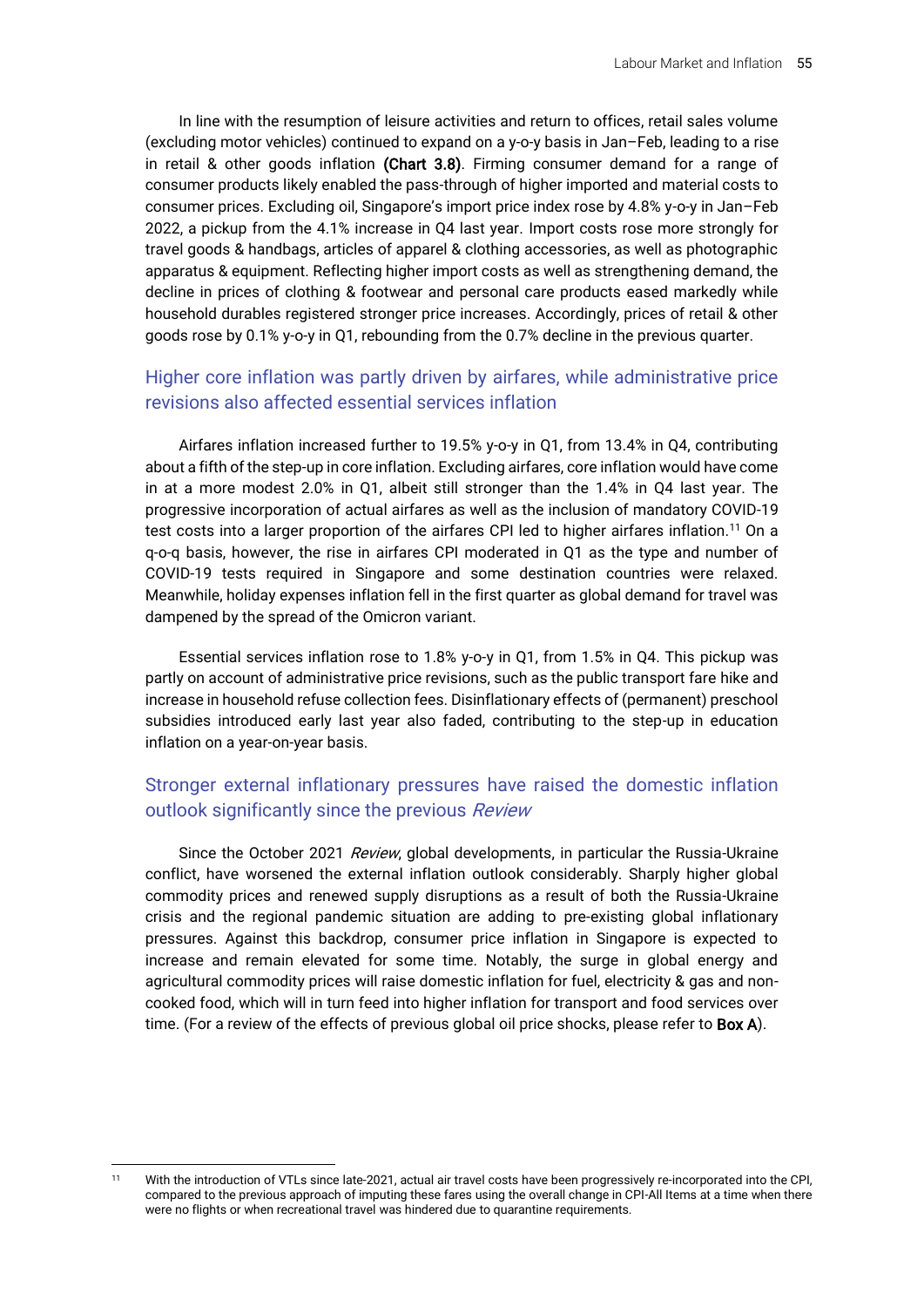## The recent surge in global energy prices will push up domestic inflation of oil-related items this year

Brent crude oil prices rose significantly in March amid heightened uncertainty over the future supply of Russian gas and oil. The surge in European gas futures as a result of the war spilled over to Asian gas futures prices, while some Russian oil has also effectively been kept off the international market due to import bans and "self-sanctioning" by major oil traders and firms. Further, global precautionary demand for gas and oil built up rapidly. While Brent crude oil prices have eased recently, they are projected to remain at a considerably higher level than before the hostilities, reflecting tight supply conditions, and the potential for further oil supply disruptions. For 2022 as a whole, Brent crude oil prices are forecast to average US\$105 per barrel, 49% above the US\$71 last year (Chart 3.9).

The pass-through of higher global oil prices to domestic petrol pump prices was rapid, with local petrol companies raising pump prices in late February upon news of the invasion. Regulated electricity and gas tariffs for Q2 were adjusted upwards as well, although the price revisions largely reflected global oil prices in January and February. Elevated global oil prices, following the surge in March, will continue to place upward pressure on energy tariffs in Q3. While households on fixed price plans under the OEM are temporarily insulated from changes to the regulated electricity tariff, upcoming renewals of OEM contracts will occur at sharply higher rates that will reflect the step-up in global energy prices. This will cause electricity & gas inflation to rise over time.

#### Forecast 140 EIA 120 (April 2022) 100 JS\$ Per Barrel US\$ Per Barrel Average Brent Crude Oil Brent 80 Average Spot Prices Futures60 40 20  $\Omega$ 2018 2019 2020 2021 2022 Dec

Chart 3.9 Brent crude oil prices surged in March and are projected to remain high this year

Brent crude oil prices

Source: Bloomberg, US Energy Information Administration (EIA) and EPG, MAS estimates

Note: Prices for Brent futures with expiration months in Jun–Dec 2022 are based on average Brent futures prices taken over the working days between 2 April to 25 April 2022.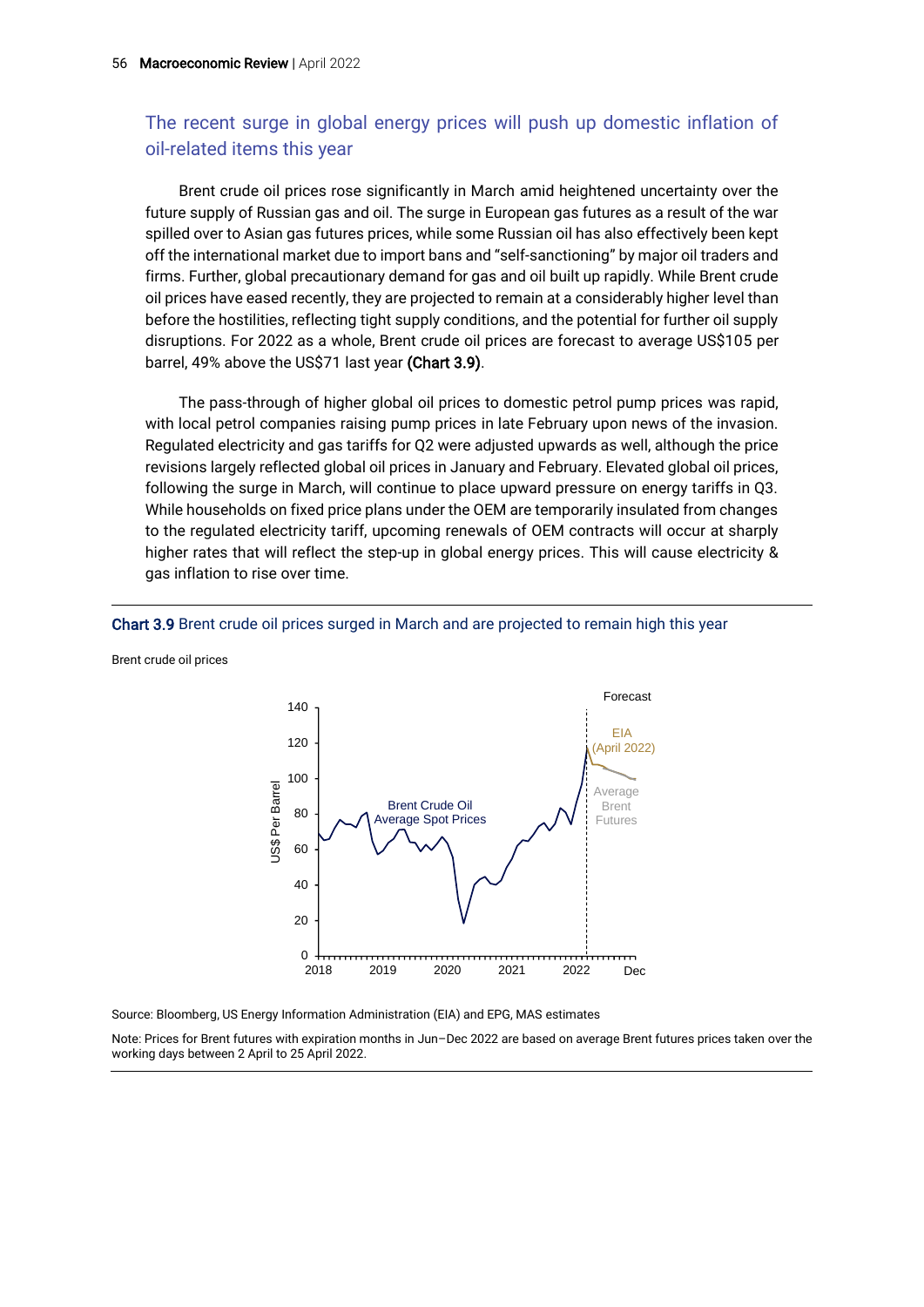## Supply shocks to global food commodities could lead to elevated domestic non-cooked food inflation beyond this year

The Russia-Ukraine conflict will have significant repercussions on global prices of food, which had already risen to close to record levels before the war (Chart 3.10). As Ukraine and Russia are both major global exporters of grains and edible oils, the conflict has led to steep price increases in these commodities. Some countries have imposed export bans to secure their own supply, exacerbating the global supply tightness. Meanwhile, fertiliser costs have been pushed up by reduced supplies from Russia and Ukraine, which could lead to lower agricultural yield as farmers worldwide scale back on the use of fertilisers. Compounded by adverse weather conditions in other major grain-producing regions<sup>12</sup>, the shortfall in grain supply is expected to persist till next year.<sup>13</sup> Reduced grain supply will result in a protracted increase in the cost of animal feed, that will eventually translate to higher global prices of meat and dairy.

The rise in global food prices will pass through to Singapore's import prices and lead to higher domestic non-cooked food inflation over time. However, in the short term, Singapore's imported food prices will likely rise more gradually and modestly than global food price indices, with food suppliers absorbing some of the increase in costs amid fixed contracts or pricing-to-market strategies. Singapore's imported food prices have displayed far less volatility compared to global food commodity prices, and non-cooked food CPI has, in turn, been more stable than import prices (Charts 3.10 and 3.11). The incomplete short-run pass-through of higher costs to domestic prices likely reflects firms' ability and willingness, at all stages in the supply chain, to temporarily absorb some cost changes within their profit margins with the aim of preserving market share. In tandem, the increasing diversification of Singapore's imported food sources also helps to moderate and smooth out some of the impact of idiosyncratic supply-driven price shocks.<sup>14</sup>

However, the higher level of global food prices will eventually be fully reflected in domestic food prices. Elevated global food prices are therefore expected to continue to exert pressure on Singapore's food inflation beyond 2022.

<sup>&</sup>lt;sup>12</sup> China has warned that the upcoming winter crop harvest could be the worst in history as unfavorable weather conditions in 2021 delayed the planting of one-third of the normal wheat acreage. In the US, drought-affected areas such as Kansas, Oklahoma and Texas also reported weak crop conditions for their winter harvests.

<sup>13</sup> The shortage of fertilisers is expected to impact grain harvests for the next 1-2 years. April to June is a crucial planting season and fertiliser shortages may reduce agricultural yield for the harvest in 2023.

<sup>&</sup>lt;sup>14</sup> A larger proportion of Singapore's supply of hen shell eggs, chicken, beef, mutton and vegetables was imported from alternative sources (i.e., countries that were not the top three import sources for Singapore) in 2021, compared to 2019. Source: Singapore Food Agency's Singapore Food Statistics 2021.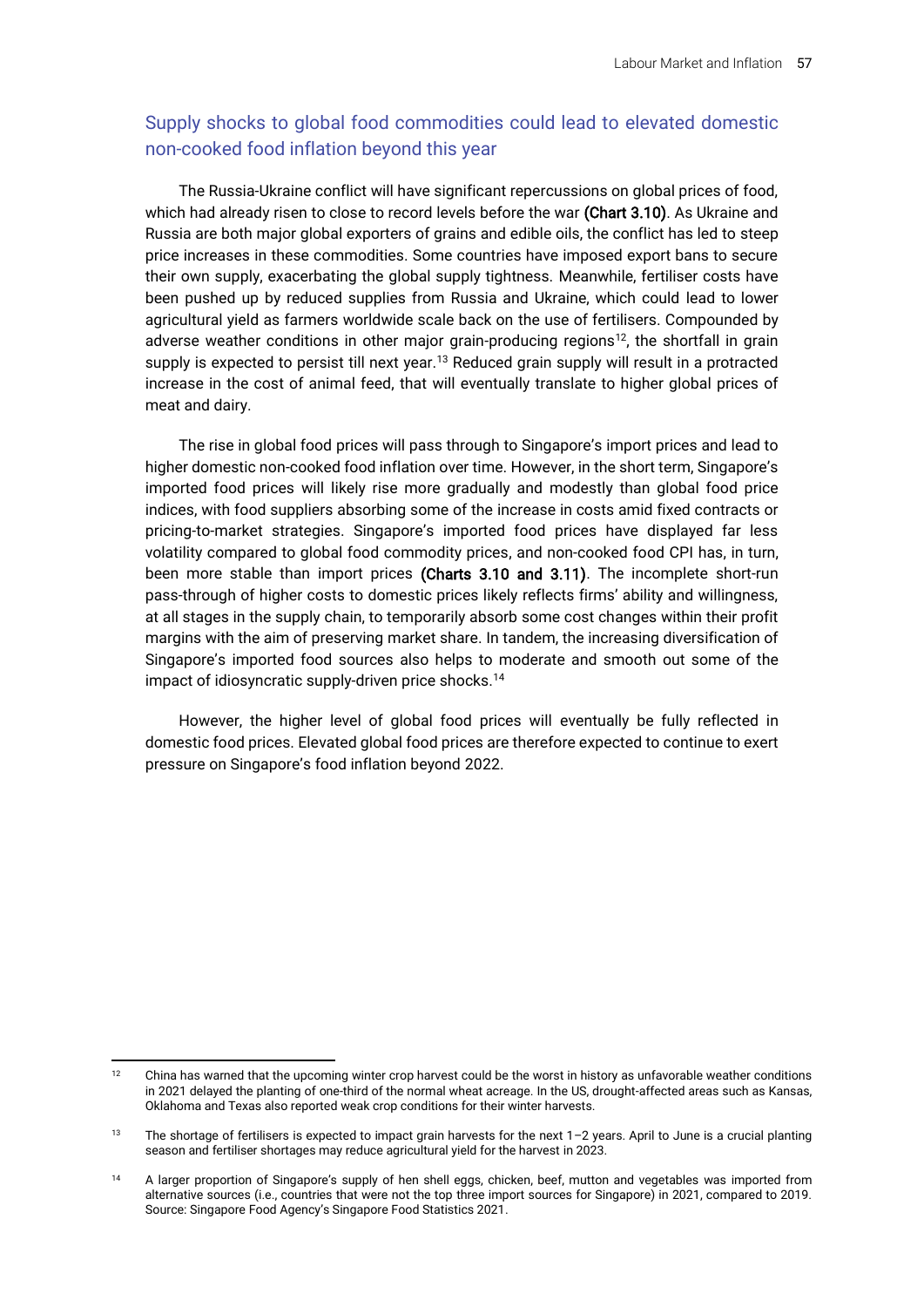#### Chart 3.10 Global food prices are more volatile than domestic import prices of food…

Adjusted UN FAO food price index and Singapore's import price index (IPI) for food & live animals



#### Source: DOS, UN Food and Agriculture Organization (FAO) and EPG, MAS estimates

Note: The Adjusted UN FAO Food Price Index is computed based on the weights of the respective food components in Singapore's IPI basket. The last datapoint for the IPI series refers to the Jan–Feb 2022 average.

#### Chart 3.11 … which are in turn less stable than the non-cooked food CPI

Singapore's IPI for food & live animals and CPI for non-cooked food





Note: The last datapoint for the IPI series refers to the Jan– Feb 2022 average.

## Business cost pressures are anticipated to build up, amid rising material, utility and labour costs

Meanwhile, domestic cost pressures will continue to build up for most businesses. For the F&B sector, the step-up in raw ingredient prices will be compounded by rising utility charges. Given the F&B sector's greater outlay on utilities vis-à-vis other services sectors, the sector is particularly vulnerable to the surge in energy costs.<sup>15</sup>

Likewise, the hike in international prices of metals and other raw materials (such as silicon and plastics), as well as elevated freight charges, could exert persistent upward pressure on the costs of a range of consumer goods. Import prices of consumer goods are expected to remain firm and, in turn, support the rise in retail goods inflation.

In addition, all consumer-facing sectors are likely to experience stronger wage pressures. The tight domestic labour market and the cessation of most COVID-related wage subsidies will lead to a pickup in unit labour cost for the services sector. Nevertheless, labour cost pressures should be kept in check as the further relaxation of border policies from April enables the brisk resumption of inflows of non-resident workers. The Progressive Wage Credit Scheme should also help to cushion some of the labour cost increases associated with implementing policies to lift the incomes of lower-wage workers. As at Q1 2022, commercial retail rents also remained subdued at 18.8% below pre-COVID (2019) levels.

<sup>&</sup>lt;sup>15</sup> From DOS' Annual Survey of Services for 2020, utility cost accounted for 3.1% of operating expenditure in F&B services, larger than the 0.1% share for the overall services industry.